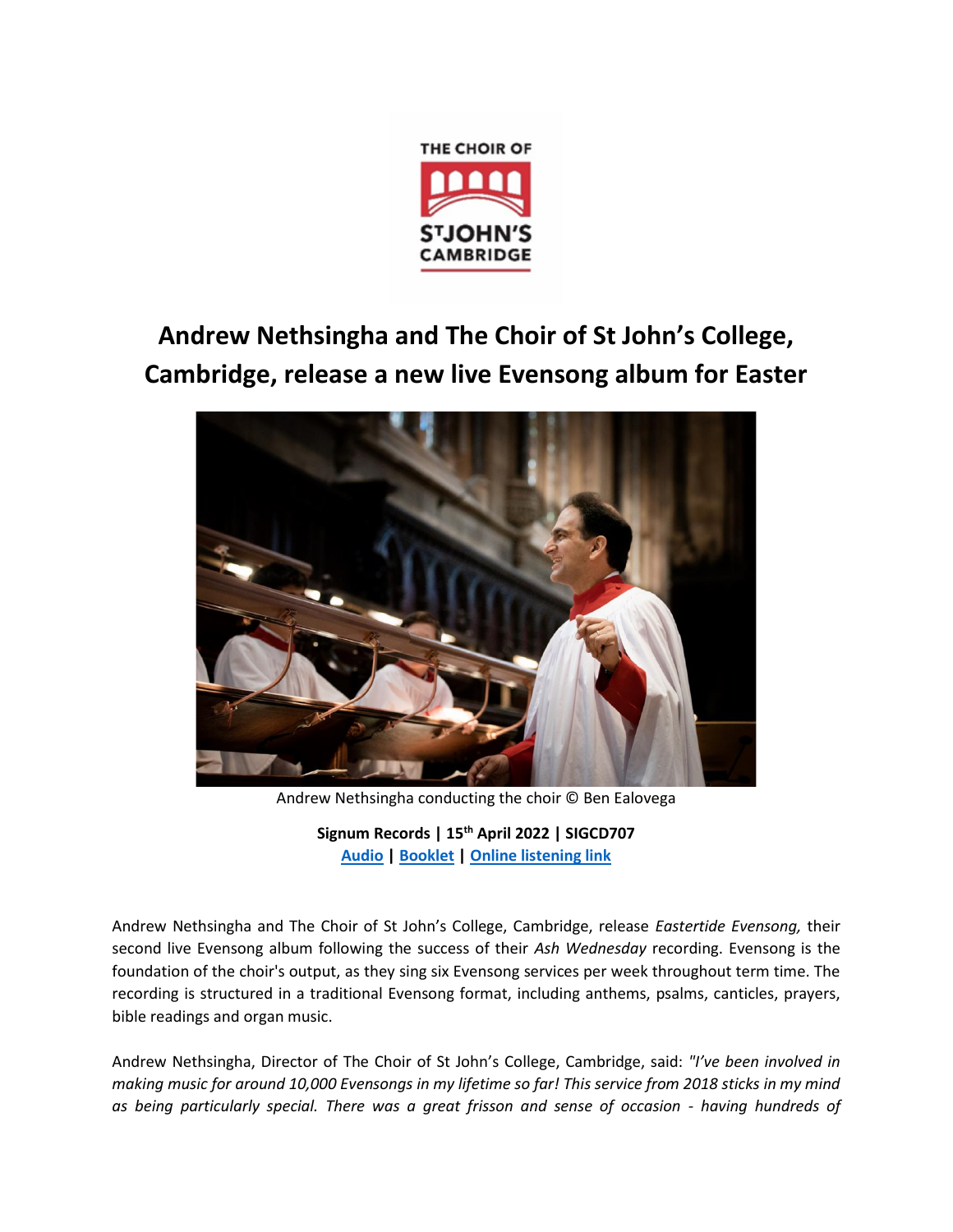*thousands listening live on the radio will have helped! Evensong provides a timeless framework for music of many periods - here we include a wonderful variety from the 16th century to the present day.* 

*"As time goes on, I become more and more keen on live recordings - I love being able to prepare repertoire really thoroughly, so that the music sits very comfortably in people's voices. Then the BBC red light comes on and one has the confidence to be spontaneous, take risks and create a unique performance. That is harder to achieve in studio conditions with multiple takes. The singers on this recording were a particularly fine group. One of the altos, for instance, went on to win the Kathleen Ferrier Award a couple of years later.* 

*"I'm keen to share my great love for the beauty of Evensong and the powerful effect it can have on all people - religious believers and non-believers alike."*

This recording opens with Julian Anderson's *My beloved spake,* a work written in 2006 using text from the *Song of Songs* which is particularly apt for spring and for Eastertide. Psalm chants by John Goss, Charles Hylton Stewart and Charles Villiers Stanford are performed in the Eastertide service, chosen by Nethsingha for being "*masters of their craft".* A particular highlight of the album is the inclusion of Herbert Howells' *Gloucester Service* setting of the Magnificat and Nunc Dimittis which was written in 1946, shortly after Howells had served as Acting Organist at St John's during the war.

Towards the end of the service, we hear John Taverner's *Dum transisset Sabbatum,* set to a text of the same name which was originally prescribed to be sung every day during Easter Week. We hear Taverner's first setting of this text (he later composed a second) which was written in the early 16th century and spans three octaves within a five-part polyphonic texture. The service also includes Preces and Responses composed by Kenneth Leighton and concludes with the *Finale* for solo organ from Charles-Marie Widor's *Symphonie No. 6*, which Nethsingha refers to as "*one of the most exuberant works in the repertoire".* 

The Choir's first live Evensong album, *[Ash Wednesday](https://l.ead.me/ashwednesday)*, marked the start of Lent and the forty days leading up to Jesus' crucifixion. Released in 2020, it was deemed "*the most glorious, glorious music-making"* (Jeremy Summerly on BBC Radio 3, Record Review). This second Evensong album follows the first, celebrating another major event in the liturgical calendar: the Eastertide celebration of Christ's Resurrection.

The album includes booklet notes written by Andrew Nethsingha, reflecting on the significance of Evensong and the works included in this recording. To view the booklet notes, please click [here.](https://l.ead.me/eastertide)

The album will be available from 15<sup>th</sup> April 2022 on Signum Records.

### [www.sjcchoir.co.uk](http://www.sjcchoir.co.uk/)

[www.signumrecords.com](http://www.signumrecords.com/)

# -**ENDS-**

# **For more information, please contact Rebecca Johns at Premier**

**[rebecca.johns@premiercomms.com](mailto:rebecca.johns@premiercomms.com) | +44 7715 205 196**

**or Charlotte Connal**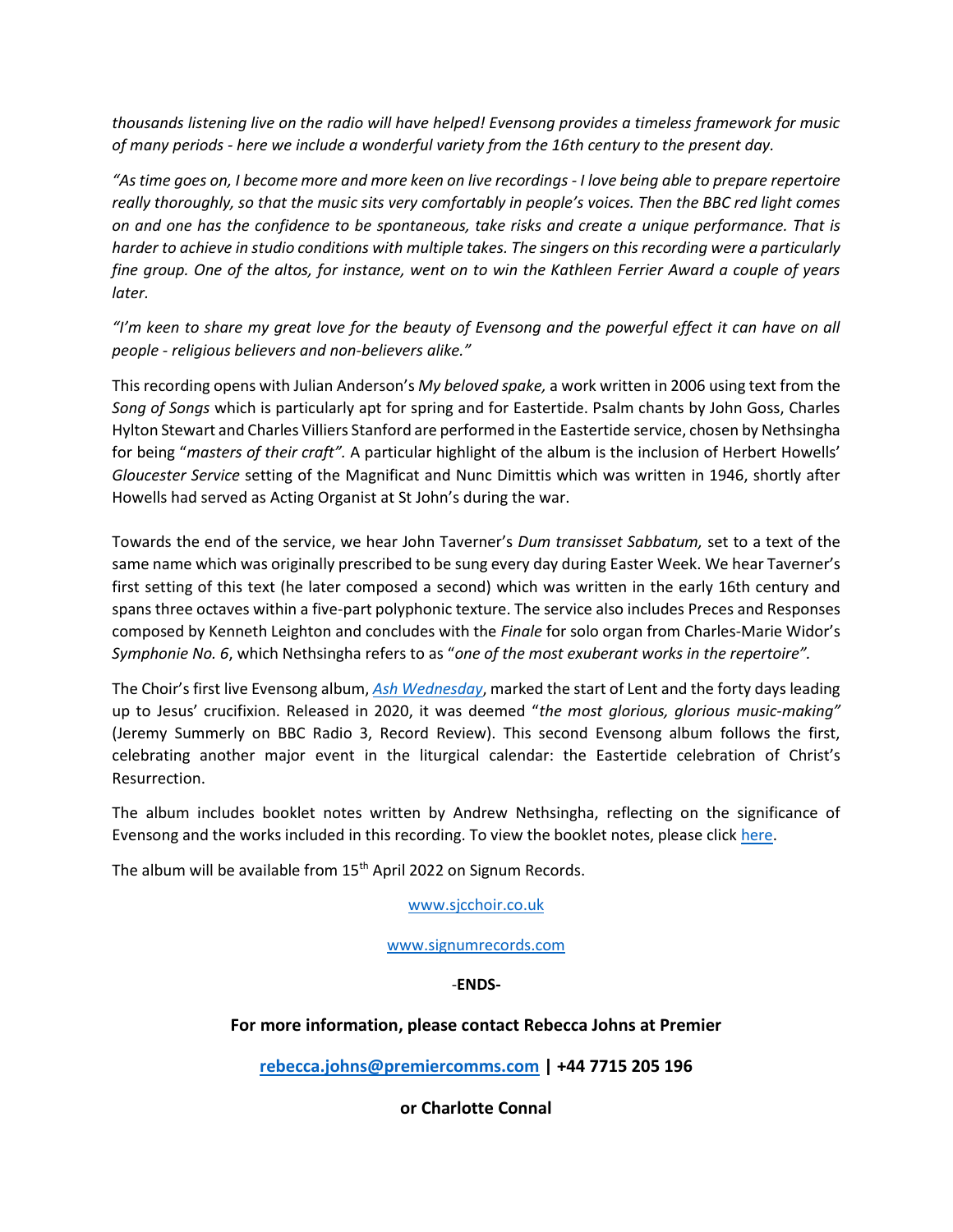# **Notes to Editors**



### Track Listing

| 1 My Beloved Spake                        | Julian Anderson (b.1967)              |
|-------------------------------------------|---------------------------------------|
| 2 The Preces                              | Kenneth Leighton (1929-1988)          |
| 3 Psalm 12                                | John Goss (1800-1880)                 |
| 4 Psalm 13                                | Charles Hylton Stewart (1884-1932)    |
| 5 Psalm 14                                | Charles Villiers Stanford (1852-1924) |
| <b>6 The First Lesson</b>                 | Hosea 13 vv. 4-14                     |
| <b>7 Magnificat Gloucester Service</b>    | Herbert Howells (1892-1983)           |
| 8 The Second Lesson                       | 1 Corinthians 15 vv. 50-end           |
| <b>9 Nunc Dimittis Gloucester Service</b> | <b>Herbert Howells</b>                |
| <b>10 The Apostles' Creed</b>             |                                       |
| 11 The Responses                          | Kenneth Leighton                      |